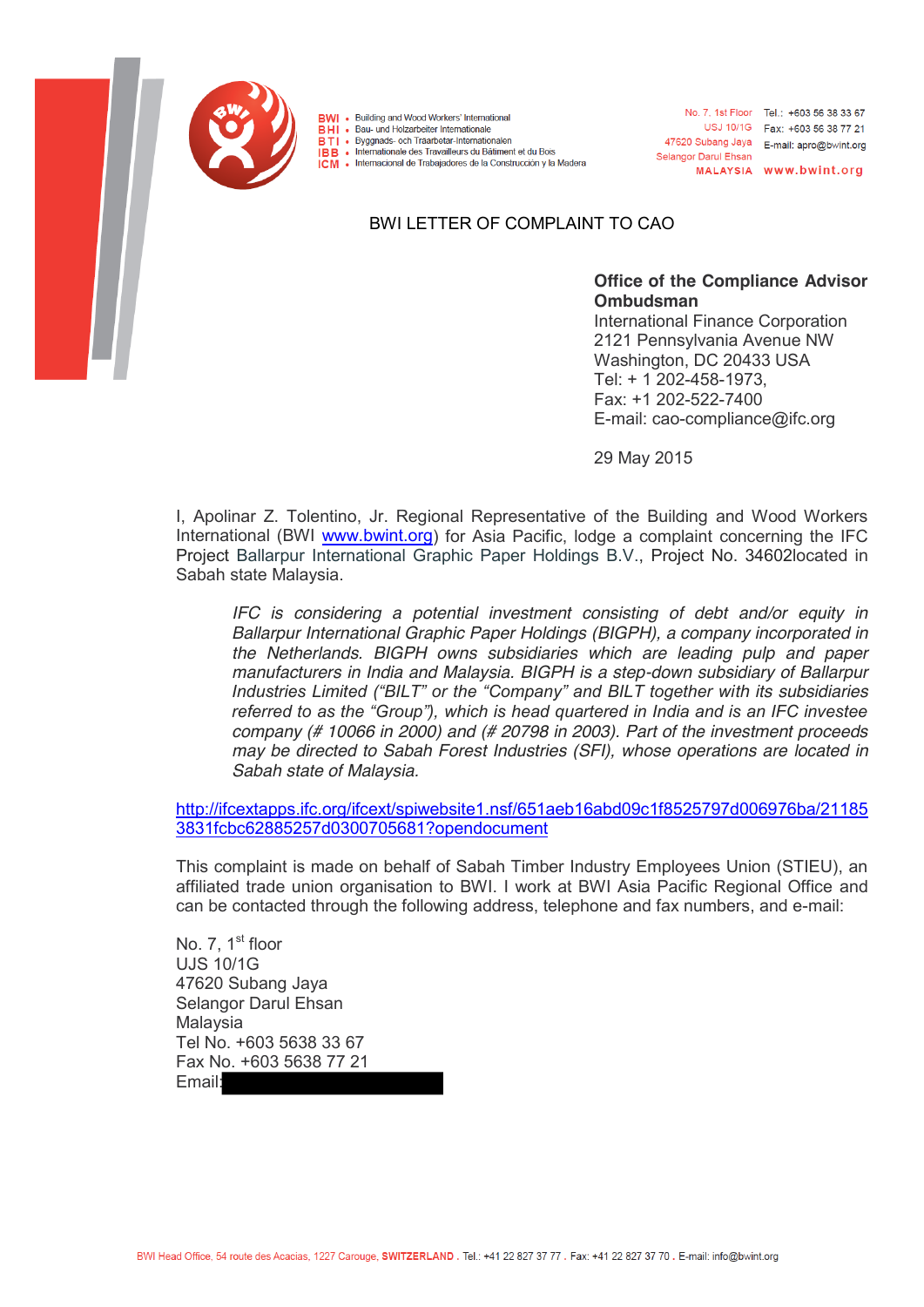

This complaint is about BILT and SFI flagrant violation of IFC Performance Standard 2 on labour and working conditions, in particular clauses 13 and 14 on Workers' Organisations.

BILT Paper is said to be India's largest manufacturer of printing and writing paper. Its subsidiaries are BILT Graphic Paper Products Limited (BGPPL) reported to be India's largest printing and writing paper manufacturer; Ballarpur Industries Limited and its six manufacturing units in India and Sabah Forest Industries (SFI), located in Sipitang, Sabah, Malaysia.

[http://sabahforest.en.gongchang.com/abouthttps://www.google.com/maps/place/Sabah+Fo](http://sabahforest.en.gongchang.com/about) rest+Industries+Sdn.+Bhd./@5.021863,115.580635,13z/data=!4m2!3m1!1s0x0:0x3a60196 50044c50

Since 1998 the employees of SFI have been struggling to form a trade union of their own choosing but SFI management has so far succeeded in busting the union through legal maneuverings particularly through the use of Judicial Reviews.

While employees at BILT Graphic Paper Products Limited, Ballarpur Unit and Ashti Unit are accorded rights to self-organisation of their own choosing, BILT has tolerated SFI anti-union policy and practice to suppress its workers' right to form union of their own choosing.

BILT management is practicing double standards on compliance with ILO core conventions, namely Convention 87 on Freedom of Association and Convention 98 on Collective Bargaining. On one hand, it allows workers in BILT plants in India to form unions; while on the other hand, it is heavily suppressing SFI employees in their efforts to form a union of their own choosing.

The BWI has met SFI management representatives to reason that it is in the best interest of SFI business to adhere to Malaysian national Labour laws and ILO Conventions 87 and 98. However, the management representatives insisted that they will only recognise an "inhouse union".

Attempts were also made to dialogue with BILT Chief Executive Officer to explain that SFI management public insistence to promote recognition of an in- house union is a direct violation of Malaysian national labour laws and ILO Conventions 87 and 98 but BILT refused to meet with the BWI delegation.

At the end of August 2014, we submitted a Communication to IFC about the BILT and SFI violation of IFC Performance Standard 2; this was duly acknowledged by IFC, Environment and Social Development Department, Policy and Quality Assurance via email dated 26<sup>th</sup> August 2014.

On  $9<sup>th</sup>$  September 2014, we sent another email to about the impending approval of BILT/SFI loan and pointed out the misrepresentation of the industrial dispute in the ERM Report where it practically endorsed the SFI-initiated Joint Consultative Committee as "an alternative workers organisation where employees grievances will be addressed".

In the same email, we have referred to the latest Project Overview in the IFC website. It stated: There is an ongoing litigation since 1998 in relation to formation of a union at SFI, which remains a key concern of the workers. While in the interim a joint consultative committee has been set up, SFI has committed to not opposing formation of a union and will undertake steps to facilitate union formation.

In her email dated 11<sup>th</sup> September commented:

*To clarify the confusion with respect to the JCC, this was not intended to be a substitute for*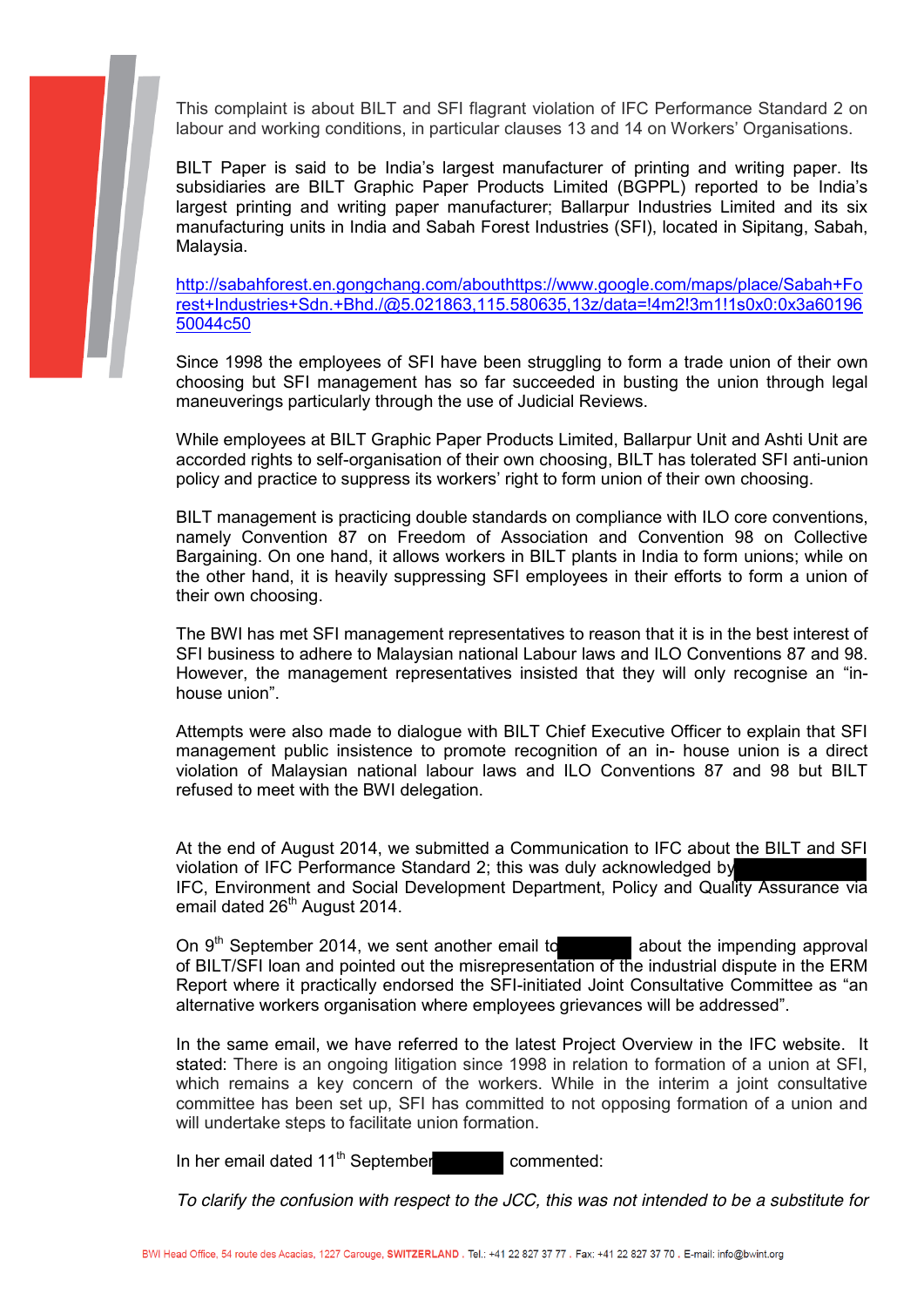

*a union. It was created as an interim means to remain engaged with workers and to receive worker grievances while a union was being constituted, but was unsuccessful due to lack of participation by employees. Further, a traditional grievance mechanism has been established, independently of the government-managed union formation process, which the Company is upgrading in line with PS2 provisions.* 

*We hope that this information helps clarify the current situation. We remain open to continuing this conversation, and look forward to seeing sustained progress with the union formation process currently underway at SFI.* 

There were further exchanges of emails on this matter dated  $12<sup>th</sup>$  and  $23<sup>rd</sup>$  September 2014 until the communication between us and IFC Washington Office became dormant except for the IFC mission to SFI in November.

In November 2014, the IFC dispatched a team composed of and They met with the SFI management and with the leadership of STIEU. The STIEU has documented the minutes of the meeting with IFC team on  $25<sup>th</sup>$ November.

In the absence of any communication from IFC Washington Office, I called the attention of through my email dated  $6<sup>th</sup>$  March 2015. At the same time, we reported another infringement of IFC Performance Standard 2 by SFI management when it issued a Circular to All STIEU employees that it "supports the employees of SFI to form and register an inhouse union and thereafter submit the relevant documents for recognition". The date of the email is highly suspect as an attempt to depict a different industrial policy

and practice since the circular was issued just a few weeks before the scheduled visit of IFC representatives and

This Memo both violates IFC Performance Standard 2 clauses on Workers' Organisations and Malaysian Industrial Relations Act of 1967, which state:

## **Performance Standard 2**

*13. In countries where national law recognizes workers' rights to form and to join workers' organizations of their choosing without interference and to bargain collectively, the client will comply with national law. Where national law substantially restricts workers' organizations, the client will not restrict workers from developing alternative mechanisms to express their grievances and protect their rights regarding working conditions and terms of employment. The client should not seek to influence or control these mechanisms* 

14. In either case described in paragraph 13 of this Performance Standard, and *where national law is silent, the client will not discourage workers from electing worker representatives, forming or joining workers' organizations of their choosing, or from bargaining collectively, and will not discriminate or retaliate against workers who participate, or seek to participate, in such organizations and collective bargaining. The client will engage with such workers' representatives and workers' organizations, and provide them with information needed for meaningful negotiation in a timely manner. Workers' organizations are expected to fairly represent the workers in the workforce.*

## **Malaysian Industrial Relations Act: Rights of workmen and employers**

4. (1) No person shall interfere with, restrain or coerce a workman or an employer in the exercise of his rights to form and assist in the formation of and join a trade union and to participate in its lawful activities.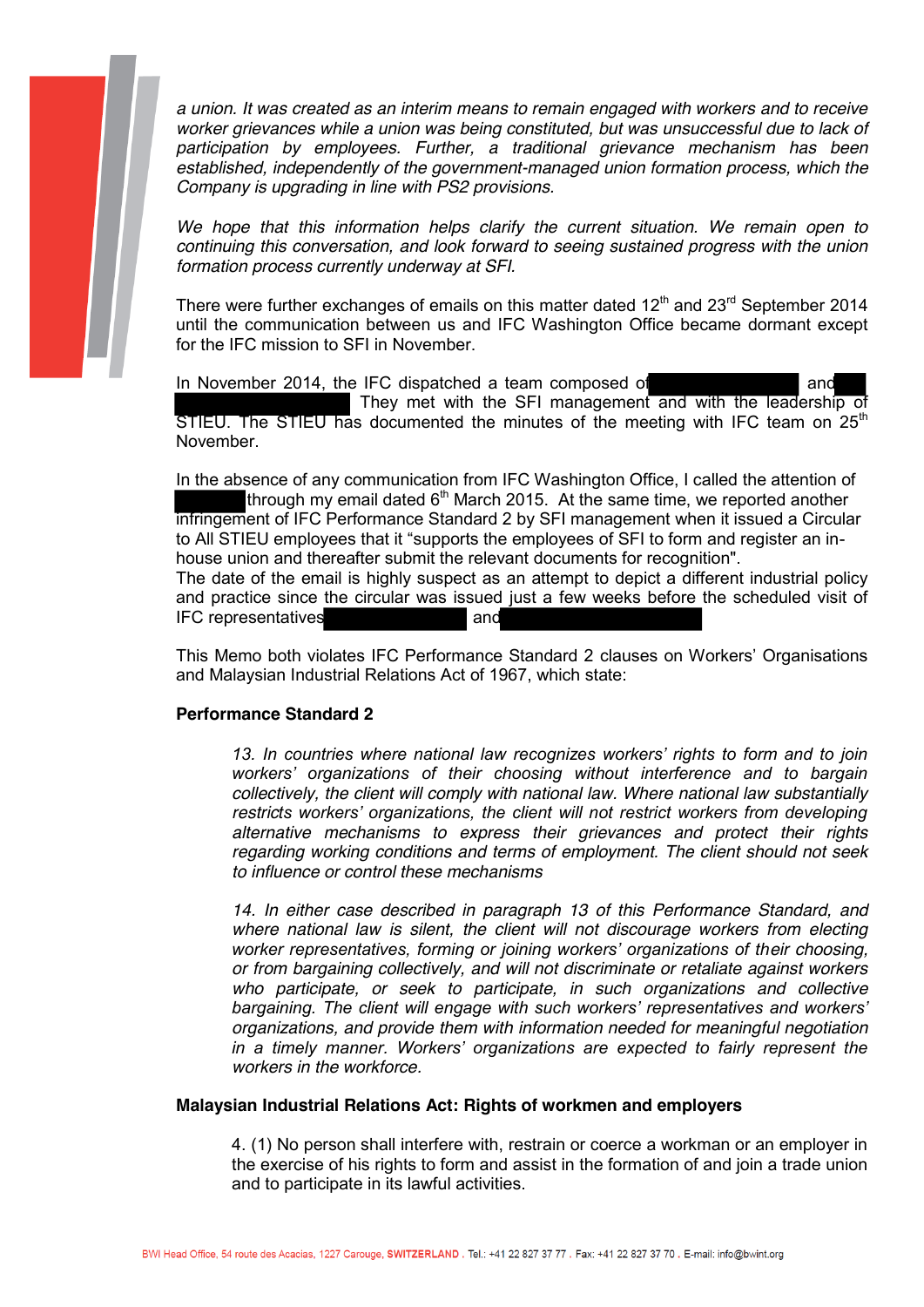

In the same email, we appealed to IFC to clearly direct SFI to comply with Performance Standard 2. Without a strong indication to SFI to comply with Performance Standard 2, it will continue its anti-union industry policy and practice and will leave us no other option but to opt for other redress mechanisms.

On 6<sup>th</sup> March 2015 we called the attention of IFC to the status of our case and a conference call between IFC – and

 and myself took place on 31 March 2015. Mr. Peter Bakvis, from the International Trade Union Confederation, facilitated the conference call.

In the conference call we mainly reiterated the documented violations of BILT and SFI on IFC Performance Standard 2; while IFC indicated that would send another mission sometime in last week of April. The BWI expressed its wish to be directly involved in this mission.

Last  $29<sup>th</sup>$  April the BWI and STIEU leaders met with IFC Representatives -

Social Development Specialist: Principal Principal

Environmentalist, Environment, Social and Government Department; and

Investment Analyst, Manufacturing, Agribusiness and Services in SFI complex. During the meeting, we informed the IFC team that on  $27<sup>th</sup>$  April a meeting had been convened by the Sabah Industrial Relation Department to make a final list of employees eligible to vote and set the date of secret ballot voting. Sabah Forest Industry (SFI) management representatives declared that it was in the process of filing a Judicial Review against the Minister of Human of Resources Order on the scope of representation.

This very alarming information was urgently conveyed to the IFC team with the intent to persuade SFI to exhaust the Ministry of Human Resource-led transparent and due legal process that would lead workers to participate in secret ballot for recognition of STIEU.

In particular, we appealed to the IFC team to exert its mandate to compel SFI to adhere to Performance Standard 2 by reminding its client that:

- a. In adhering to IFC Performance Standard 2 and with the government-led transparent and due legal process leading to recognition of union without imposition and limitation, SFI must exhaust all possible measures available within the Ministry of Human Resources in relation to its Order dated 3rd April 2015. The order is in reference to the scope of employees eligible to vote in the secret ballot. It should avoid resorting to a very tedious, expensive and politically sensitive legal process of Judicial Review.
- b. The SFI is the source of the list of non-managerial, non-executive, confidential and security guard employees submitted to IRD. As such in relation to item number 1 above, SFI must exert all efforts available within the ambit of MHR on the scope of eligibility of employees to vote leading conduct of secret ballot. SFI should refrain from filing a Judicial Review as a pretext to avoid compliance with due process and legality of recognition of STIEU.